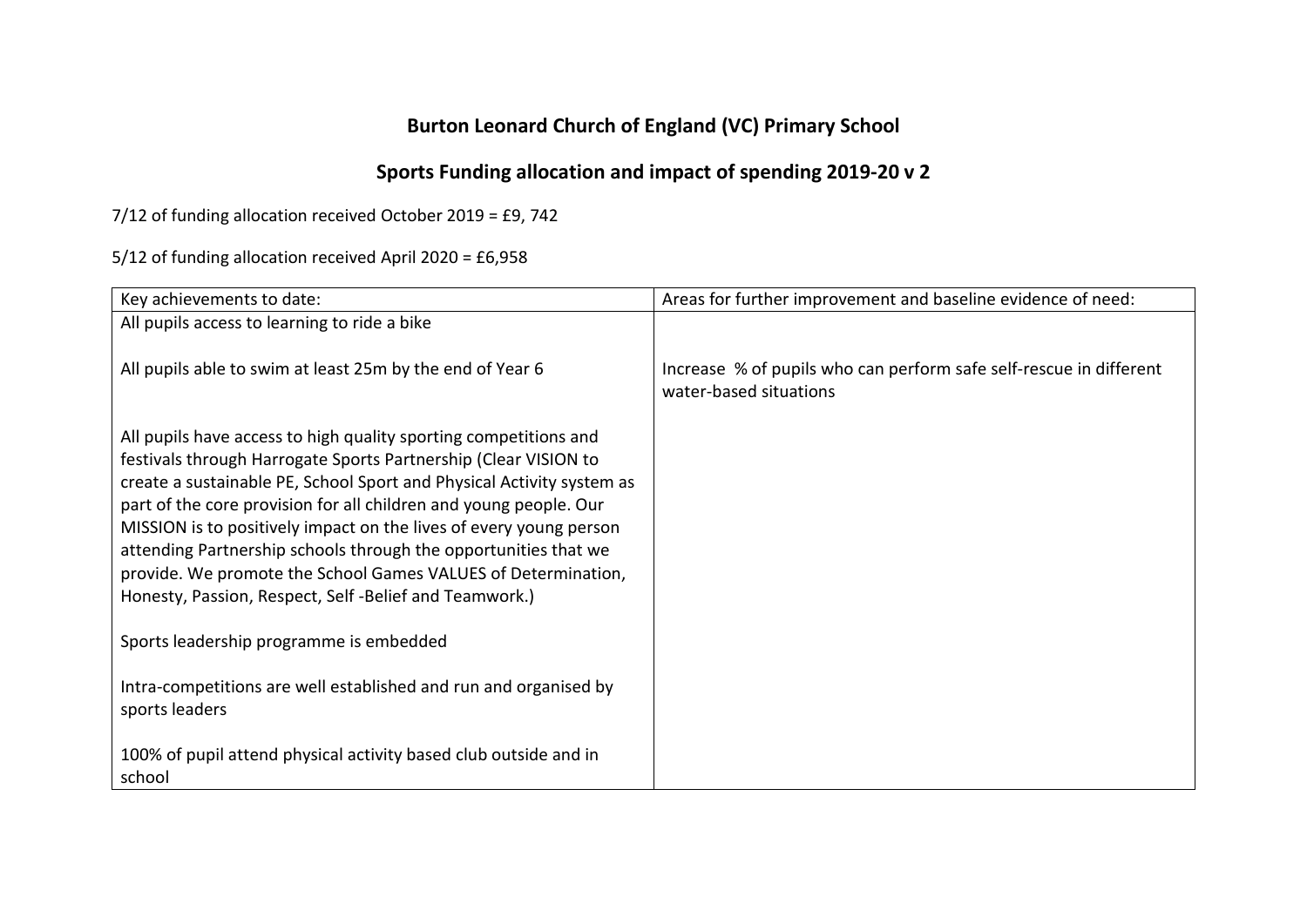| All staff confident in teaching high quality PE and sport<br>All TAs and MSAs confident in ensuring pupils access high quality<br>physical activity at breaktimes and lunchtimes | Further develop skills of subject leader – attendance at subject<br>leader training, time to cascade to all staff and share new skills |
|----------------------------------------------------------------------------------------------------------------------------------------------------------------------------------|----------------------------------------------------------------------------------------------------------------------------------------|
| Wide range of clubs on offer - football, running, karate, gymnastics,<br>boxing, rounders, hockey, athletics                                                                     |                                                                                                                                        |

| Meeting national curriculum requirements for swimming and<br>water safety | Impact and ways forward                                           |
|---------------------------------------------------------------------------|-------------------------------------------------------------------|
| What percentage of your Year 6 pupils could swim                          | Aim for 100%                                                      |
| competently, confidently and proficiently over a distance of at           |                                                                   |
| least 25 metres when they left your primary school at the end             | No swimming due to COVID-19                                       |
| of last academic year?                                                    |                                                                   |
| What percentage of your Year 6 pupils could use a range                   | Aim for 100%                                                      |
| of strokes effectively [for example, front crawl,                         |                                                                   |
| backstroke and breaststroke] when they left your primary                  | No swimming due to COVID-19                                       |
| school at the end of last academic year?                                  |                                                                   |
| What percentage of your Year 6 pupils could perform safe                  | 78.57%                                                            |
| self-rescue in different water-based situations when they                 |                                                                   |
| left your primary school at the end of last academic year?                | Weekly dialogue with swimming instructors re: pupil assessment to |
|                                                                           | further drive achievement in swimming                             |
| Schools can choose to use the Primary PE and Sport Premium                | No                                                                |
| to provide additional provision for swimming but this must be             |                                                                   |
| activity over and above the national curriculum<br>for                    |                                                                   |
| requirements. Have you used it in this way?                               |                                                                   |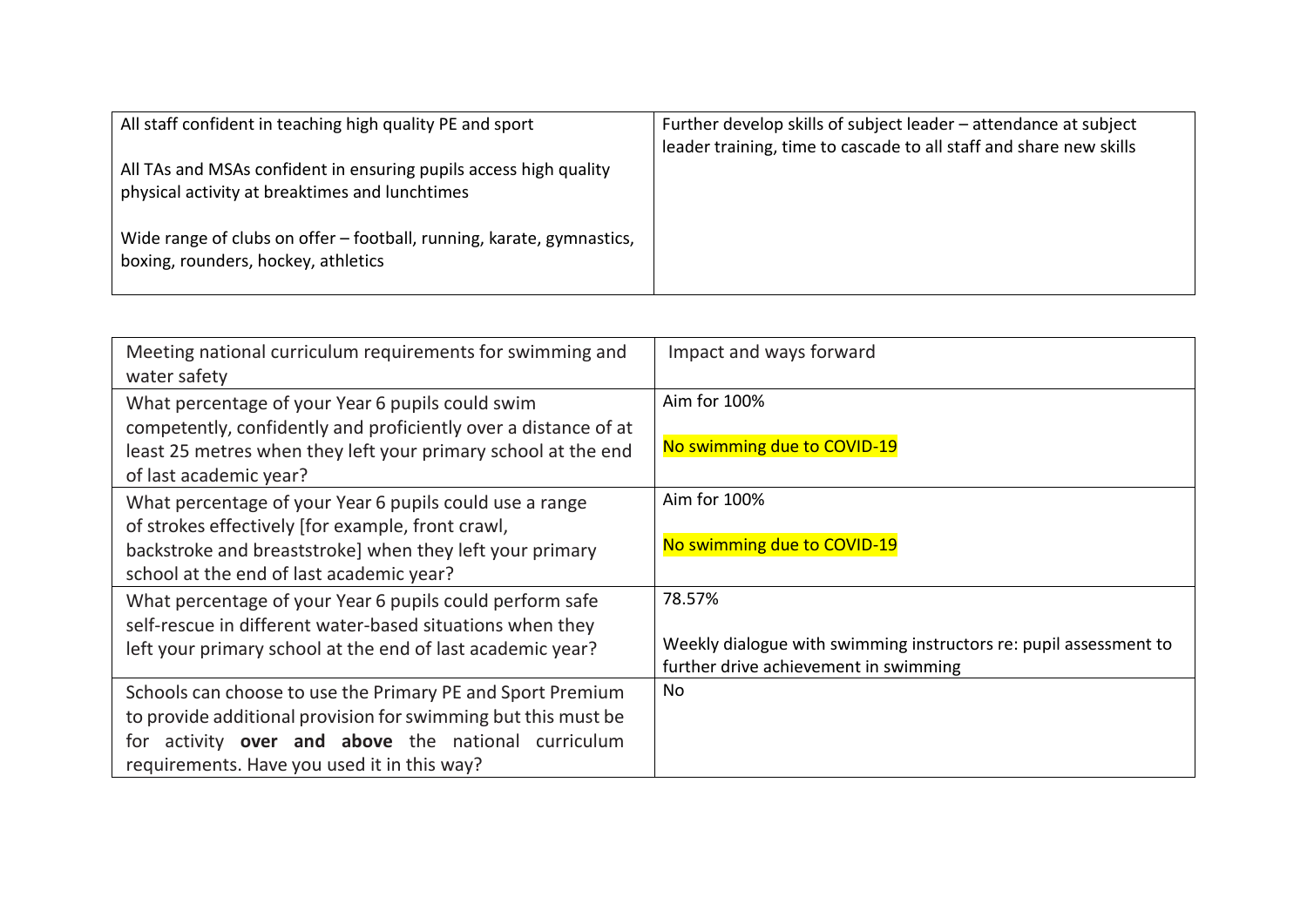| Intended annual spend against the 5 key indicators |                                                                                                                                     |                             |                           |                    |
|----------------------------------------------------|-------------------------------------------------------------------------------------------------------------------------------------|-----------------------------|---------------------------|--------------------|
| Key indicator 1:                                   |                                                                                                                                     |                             |                           |                    |
|                                                    | The engagement of all pupils in regular physical activity – Chief Medical Officer guidelines recommend that primary school children |                             |                           |                    |
|                                                    | undertake at least 30 minutes of physical activity a day in school                                                                  |                             |                           |                    |
| % of total allocation 25 %                         |                                                                                                                                     |                             |                           |                    |
| School focus with clarity                          | Actions to achieve:                                                                                                                 | Funding                     | Evidence and impact:      | Sustainability and |
| on intended                                        |                                                                                                                                     | allocated:                  |                           | suggested          |
| impact on pupils:                                  |                                                                                                                                     |                             |                           | next steps:        |
| Daily Mile embedded to                             | <b>Identify courses for Daily</b>                                                                                                   | No $cost - time$ allocation | All pupils involved in 15 | Daily Mile firmly  |
| get all pupils undertaking                         | Mile                                                                                                                                |                             | minutes of additional     | embedded in school |
| at least 15 minutes of                             |                                                                                                                                     |                             | activity per day          | curriculum         |
| additional activity per day                        |                                                                                                                                     |                             |                           |                    |
|                                                    |                                                                                                                                     |                             |                           |                    |
| Extra-curricular clubs and                         | BW conduct audit of pupil                                                                                                           | Subject leader time         |                           |                    |
| develop relationships                              | sporting activity in school                                                                                                         | Supply cover £1,000         |                           |                    |
| with at least 6 local sports                       | and out                                                                                                                             |                             |                           |                    |
| clubs to encourage club                            |                                                                                                                                     |                             |                           |                    |
| participation and                                  | Target less active pupils                                                                                                           |                             |                           |                    |
| maintain Gold Award                                | by inviting them to                                                                                                                 |                             |                           |                    |
|                                                    | support Class 1 in physical                                                                                                         |                             |                           |                    |
|                                                    | activity                                                                                                                            |                             |                           |                    |
|                                                    |                                                                                                                                     |                             |                           |                    |
|                                                    | Pupil questionnaire re:                                                                                                             | Subject leader time         |                           |                    |
|                                                    | After School Club,                                                                                                                  |                             |                           |                    |
|                                                    | <b>Breakfast Club and</b>                                                                                                           |                             |                           |                    |
|                                                    | lunchtime physical activity                                                                                                         |                             |                           |                    |
|                                                    |                                                                                                                                     |                             |                           |                    |
| All weather access to                              | Purchase playground                                                                                                                 | £2,000                      | All pupils able to access |                    |
| physical equipment                                 | flooring                                                                                                                            |                             | exercise equipment all    |                    |
|                                                    |                                                                                                                                     |                             | year round                |                    |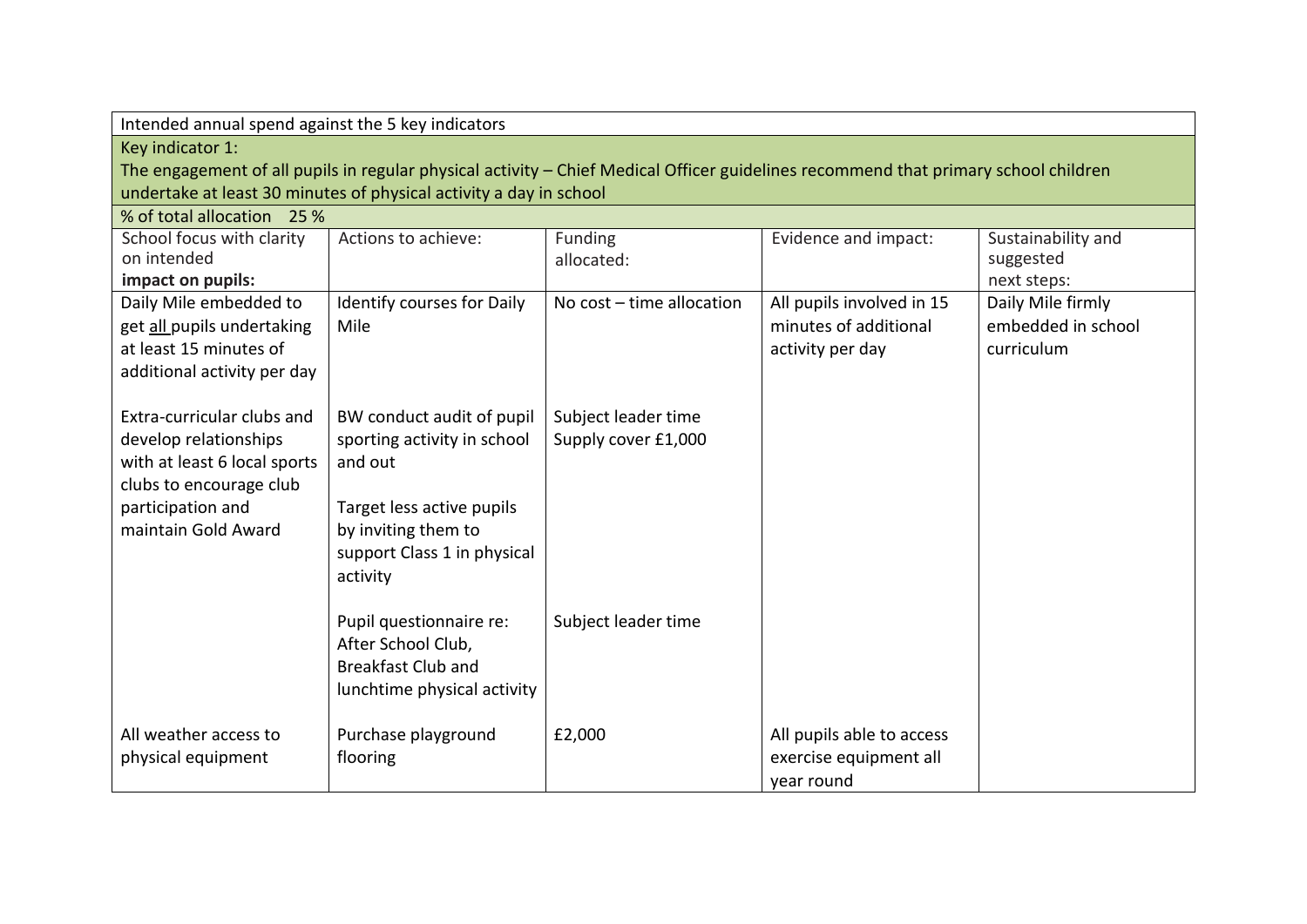| outdoors through<br>specialist flooring                                                                                         |                                                                                                 |                                    |                                                                        |                                                |
|---------------------------------------------------------------------------------------------------------------------------------|-------------------------------------------------------------------------------------------------|------------------------------------|------------------------------------------------------------------------|------------------------------------------------|
| Better resources for<br>playtime use                                                                                            | Buy resources based on<br>pupil voice indicators                                                | £500                               | Pupils engaged and<br>suitably challenged by<br>high quality resources |                                                |
| Playtime duty staff model<br>and engage in physical<br>activity at playtimes                                                    | Staff work with pupils to<br>ensure variety of<br>equipment on offer at<br>breaktimes           |                                    | 100% of pupils engaged in<br>physical activity at<br>breaktimes        |                                                |
| Young Leaders engage<br>other peers in physical<br>activity                                                                     | Access to Young Leader<br>training with Harrogate<br>Sports Partnership                         | £ included in Partnership<br>costs | Pupils able to lead<br>physical activity at<br>breaktimes              |                                                |
| Dave Burns I want to ride<br>my bike to teach cycling<br>to all pupils as they come<br>through school                           | <b>Book Dave Burns</b><br>Assess cycling skills<br>Cycling proficiency for<br>Year <sub>6</sub> | £300<br>£750                       | Pupils able to ride<br>correctly and look after<br>their own bikes     |                                                |
| Key indicator 2:                                                                                                                |                                                                                                 |                                    |                                                                        |                                                |
| The profile of PE and sport being raised across the school as a tool for whole school improvement<br>% of total allocation 40 % |                                                                                                 |                                    |                                                                        |                                                |
| School focus with clarity<br>on intended<br>impact on pupils:                                                                   | Actions to achieve:                                                                             | Funding<br>allocated:              | Evidence and impact:                                                   | Sustainability and<br>suggested<br>next steps: |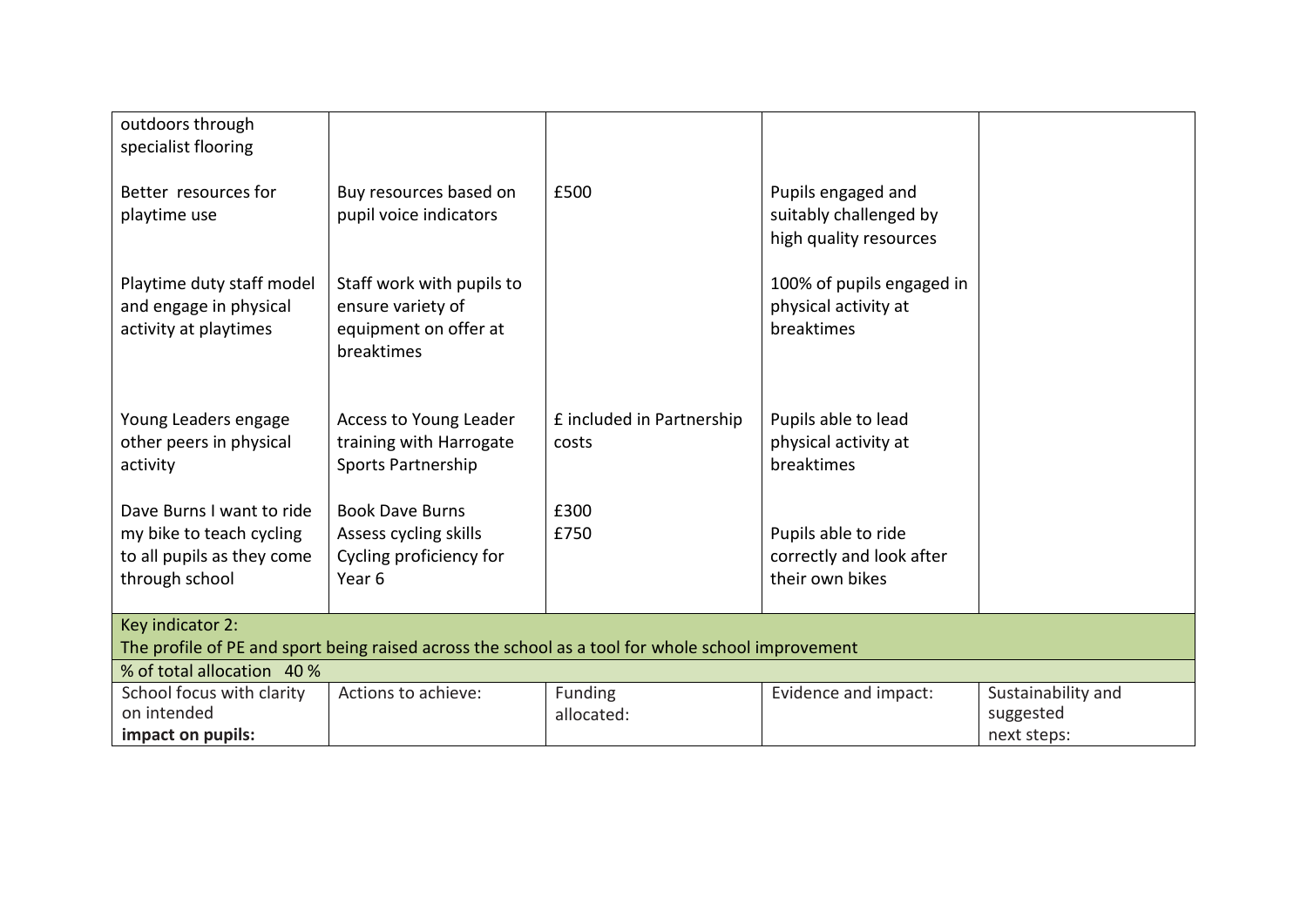| Celebration assembly<br>each week ensures the<br>whole school is aware of<br>the importance of PE and<br>sport in our school      | Certificates and<br>demonstrations to<br>celebrate achievements<br>Match results shared<br>verbally, on newsletters |                                                                | All pupils will have<br>received a certificate and<br>demonstrated at some<br>point in the year           |  |
|-----------------------------------------------------------------------------------------------------------------------------------|---------------------------------------------------------------------------------------------------------------------|----------------------------------------------------------------|-----------------------------------------------------------------------------------------------------------|--|
|                                                                                                                                   | and on website<br>Half termly intra $-$<br>competitions organised<br>by Sports Leaders                              |                                                                | Leadership skills<br>developed throughout<br>the year $-$ pupils given<br>responsibility and<br>ownership |  |
| Noticeboard outside to<br>raise profile of PE for all<br>parents and visitors                                                     | AT ensure kept up-to-date                                                                                           |                                                                | Pupils see physical activity<br>on offer and choose<br>physical activity                                  |  |
| Role models - local<br>sporting personalities so<br>pupils can identify with<br>success and aspire to be a<br>local sporting hero | Ascertain which local<br>personalities the pupils<br>relate to and invite them<br>into school                       | £300<br><b>Team Rubicon</b><br>skateboarding and<br>scootering | <b>Cancelled due to COVID-</b><br>19 rebook when reopen                                                   |  |
| School Improvement Plan<br>Key priority $4$ – further                                                                             | Further develop pupil<br>assessment in PE to<br>include self- assessment                                            | <b>Evolution Fitness and PE</b><br>Subject Leader              | Teachers can understand<br>what pupils are enjoying<br>or struggling with, and                            |  |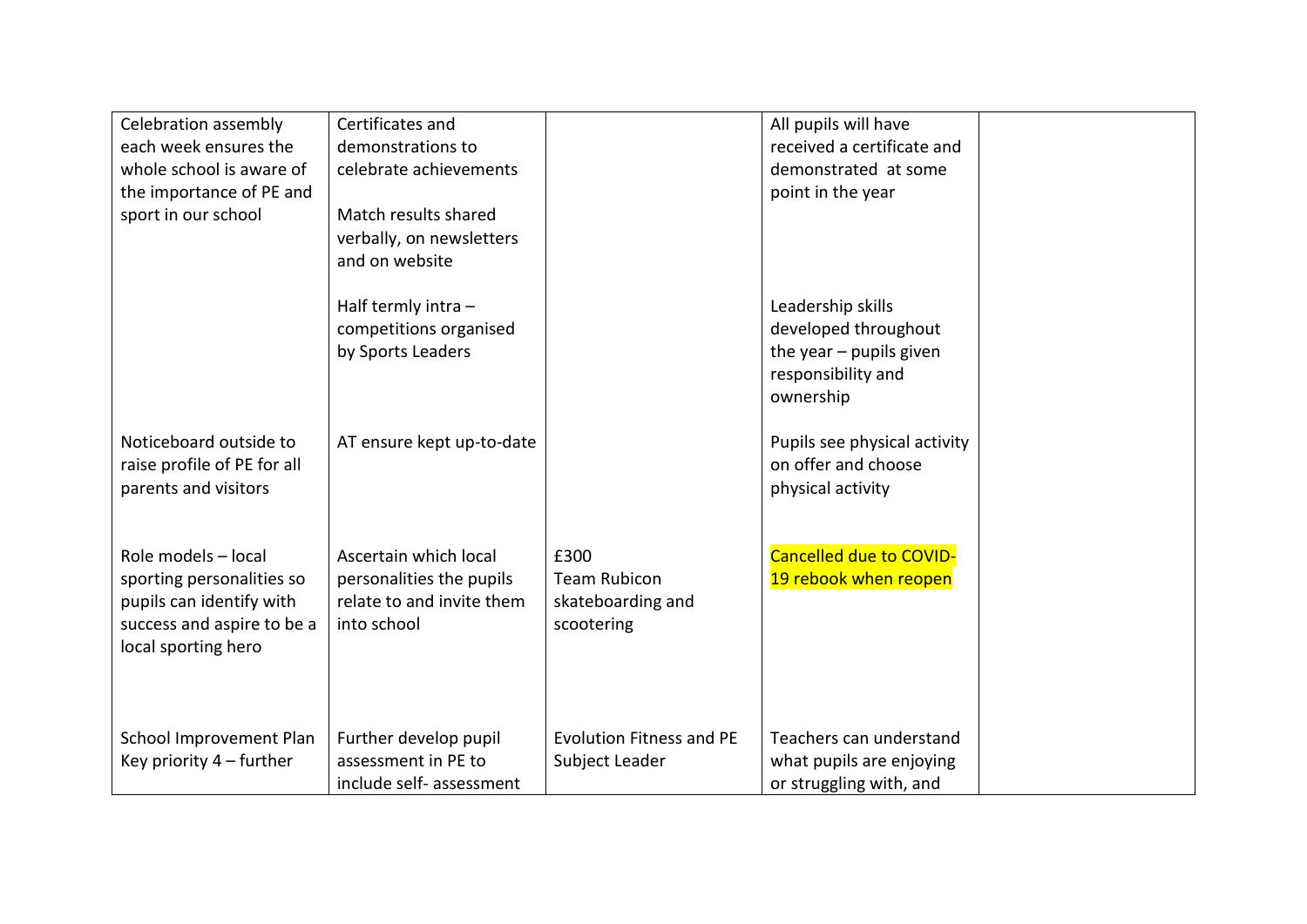| develop our school as a                                                          |                          |            | identify specific pupil     |                    |  |
|----------------------------------------------------------------------------------|--------------------------|------------|-----------------------------|--------------------|--|
| healthy community                                                                |                          |            | needs                       |                    |  |
|                                                                                  |                          |            |                             |                    |  |
|                                                                                  |                          |            | Pupils develop skills to    |                    |  |
|                                                                                  |                          |            | articulate own learning     |                    |  |
|                                                                                  |                          |            |                             |                    |  |
|                                                                                  |                          |            | Pupils develop skills to    |                    |  |
|                                                                                  |                          |            | know what they can do to    |                    |  |
|                                                                                  |                          |            | improve                     |                    |  |
|                                                                                  |                          |            |                             |                    |  |
| Enthusiastic approach to                                                         | Subject leader for PE BW | £4,380     | Pupils ownership for        |                    |  |
| leading PE                                                                       |                          |            | learning increased          |                    |  |
|                                                                                  |                          |            | motivation                  |                    |  |
|                                                                                  |                          |            |                             |                    |  |
|                                                                                  |                          |            | PE as subject driven in our |                    |  |
|                                                                                  |                          |            | small school where          |                    |  |
|                                                                                  |                          |            | leaders are leaders of      |                    |  |
|                                                                                  |                          |            | many subjects - specific    |                    |  |
|                                                                                  |                          |            | time allocated; AT cover    |                    |  |
|                                                                                  |                          |            |                             |                    |  |
|                                                                                  |                          |            | Next step - review pupil    |                    |  |
|                                                                                  |                          |            | self assessment impact      |                    |  |
|                                                                                  |                          |            | 2020-21                     |                    |  |
| Key indicator 3:                                                                 |                          |            |                             |                    |  |
| Increased confidence, knowledge and skills of all staff in teaching PE and sport |                          |            |                             |                    |  |
| % of total allocation 20%                                                        |                          |            |                             |                    |  |
| School focus with clarity                                                        | Actions to achieve:      | Funding    | Evidence and impact:        | Sustainability and |  |
| on intended                                                                      |                          | allocated: |                             | suggested          |  |
| impact on pupils:                                                                |                          |            |                             | next steps:        |  |
|                                                                                  |                          |            |                             |                    |  |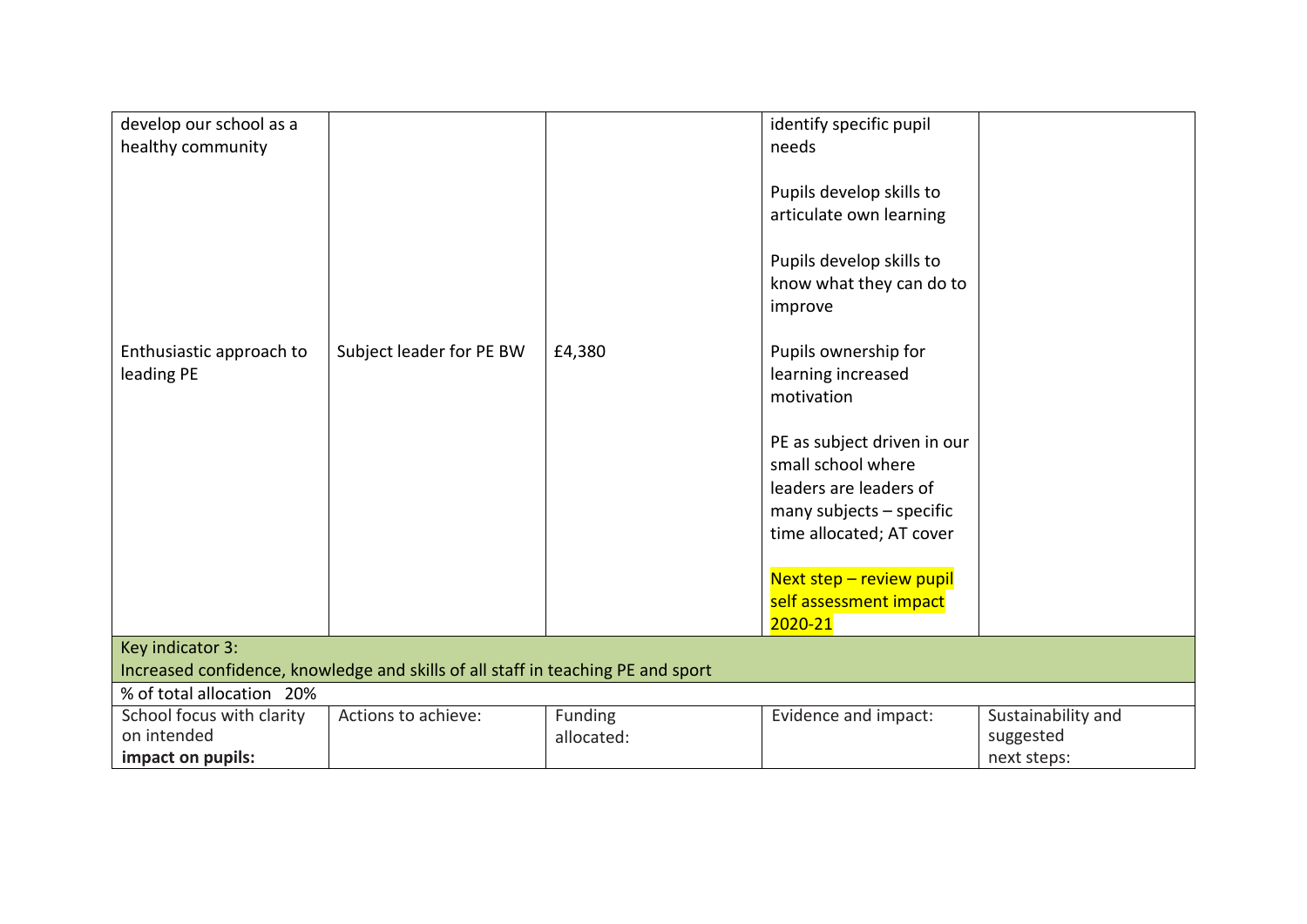| Provide all staff with<br>professional<br>development, mentoring,<br>training and resources to<br>help them teach PE and<br>sport more effectively | Evolution Fitness in school<br>and after school sports<br>club; Hire qualified<br>coaches to work with<br>teachers to enhance and<br>extend current<br>opportunities | £5,000                | Physical activity<br>embedded across school                                                        |                                                |  |
|----------------------------------------------------------------------------------------------------------------------------------------------------|----------------------------------------------------------------------------------------------------------------------------------------------------------------------|-----------------------|----------------------------------------------------------------------------------------------------|------------------------------------------------|--|
|                                                                                                                                                    |                                                                                                                                                                      |                       |                                                                                                    |                                                |  |
| Key indicator 4:<br>Broader experience of a range of sports and activities offered to all pupils                                                   |                                                                                                                                                                      |                       |                                                                                                    |                                                |  |
| % of total allocation 7.5 %                                                                                                                        |                                                                                                                                                                      |                       |                                                                                                    |                                                |  |
| School focus with clarity<br>on intended<br>impact on pupils:                                                                                      | Actions to achieve:                                                                                                                                                  | Funding<br>allocated: | Evidence and impact:                                                                               | Sustainability and<br>suggested<br>next steps: |  |
| Engage in Harrogate<br>Sports Partnership<br>Partner with other                                                                                    | Take part in competitions<br>and festivals in cluster<br>and local area<br>Sports competitions                                                                       | £3,000                | Access to competitions<br>valuable part of school<br>life. Debbie Speed<br>provided challenges and |                                                |  |
| schools to run sports<br>competitions                                                                                                              | regular agenda item at HT<br>cluster meetings                                                                                                                        |                       | competitions during<br>school closure                                                              |                                                |  |